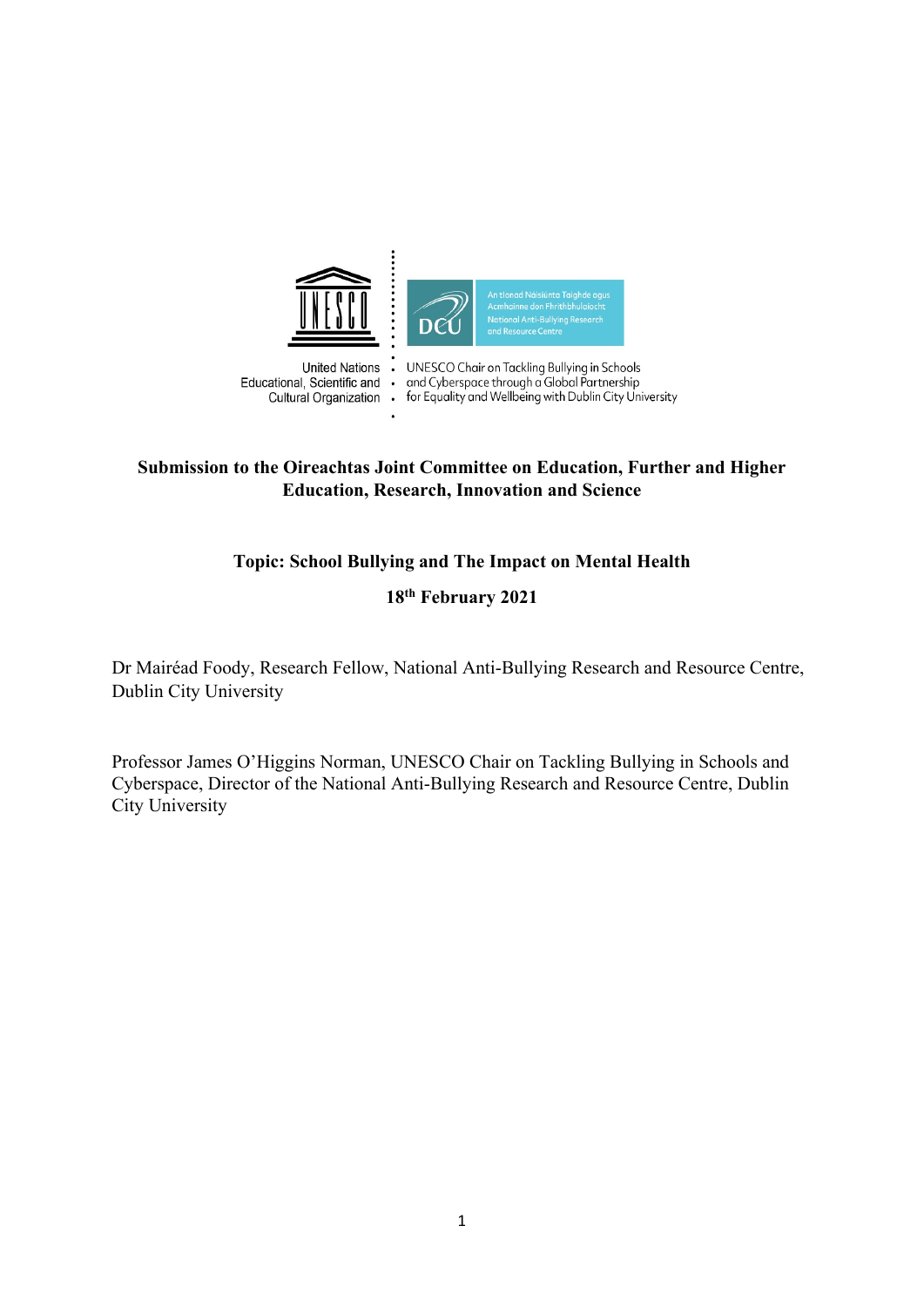## **Introduction**

The National Anti-Bullying Research and Resource Centre (ABC) is a University designated research centre located in DCU's Institute of Education. The Centre is known globally for its research excellence in bullying and online safety. It is home to scholars with a global reputation as leaders in the field. The work of the Centre builds on 25 years of research. Researchers at ABC were the first in Ireland to undertake research on school, workplace, homophobic and cyber bullying. The Centre hosts the UNESCO Chair on Tackling Bullying in Schools and Cyberspace and the International Journal on Bullying Prevention.

The aim of ABC is to contribute to solving the real-world problems of bullying and online safety through collaboration with an extensive community of academic and industry partnerships. The extent of our resources and the collaboration between disciplines drive quality education, understanding and innovation in this field. The objectives of the Centre are aligned to support the UN's overarching goal to "ensure inclusive and equitable quality education and promote lifelong learning opportunities for all by 2030 (SDG4) and supports the implementation of the Government of Ireland's Action Plan on Bullying (2013), Action Plan for Online Safety (2018-2019), the Wellbeing Policy Statement and Framework for Practice (2018-2023), and the Health and Safety Authority's Code of Practice for Employers and Employees on the Prevention of Workplace Bullying (2007).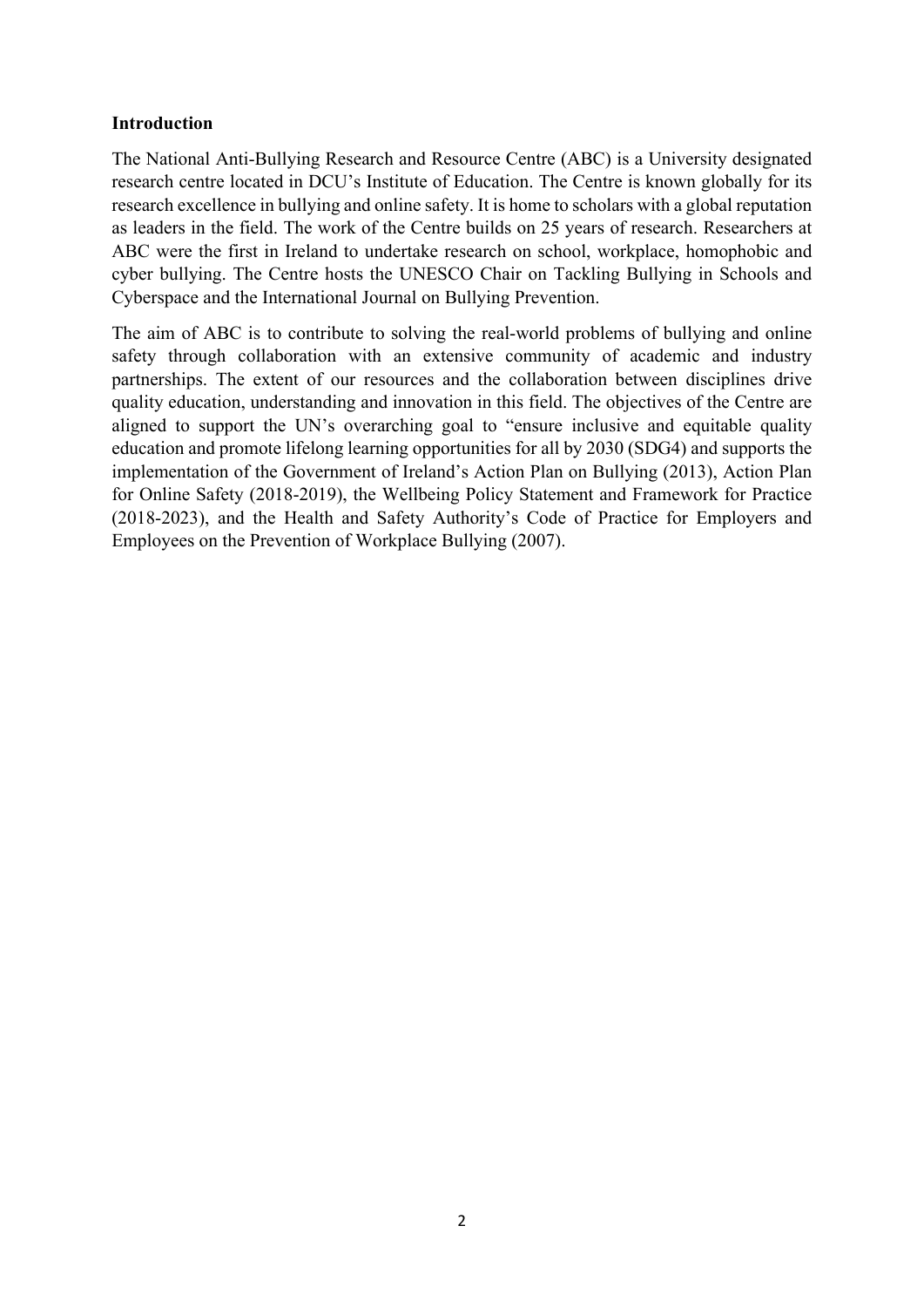### **Summary**

School bullying is a broad term that encompasses many different types of negative behaviours. It can include physically hurting someone, verbally abusing them and/or ignoring or creating rumours about the target. Given the amount of time school students spend online, it also relates to victimisation in online spaces which can be just as varied in form. For example, it relates to cyber hate, trolling and the non-consensual sharing of sexual imagery. These are only examples and it is important that we understand that there are many forms that bullying can take both online and offline. Regardless of the form, school bullying is when one person intentionally and repeatedly targets another person with an intent to cause harm. The bully typically shows some power over the target (e.g., physical strength, popularity or technological skills).

While trying to understand the phenomena of school bullying, research has provided much needed insights into child and adolescent development, such as the association of childhood trauma and psychopathology in later life. Children do not develop in isolation, they both actively shape and are shaped by the social worlds in which they live. A child's personality, interests and activities are firmly located in the interactions between a child and the network or system to which each child belongs (Bronfenbrenner, 1979). In this way, exposure to harassment or negative actions in childhood can directly influence their social and emotional development. School bullying provides the best example of this.

Experiences of bullying in childhood and adolescence are related to poorer mental health of our students that often continues into adulthood. Buffering the negative social, emotional and psychological implications of bullying is therefore a cost-effective and appropriate manner to influence and reduce individuals using mental health services, the criminal system and/or dropping out of the education system.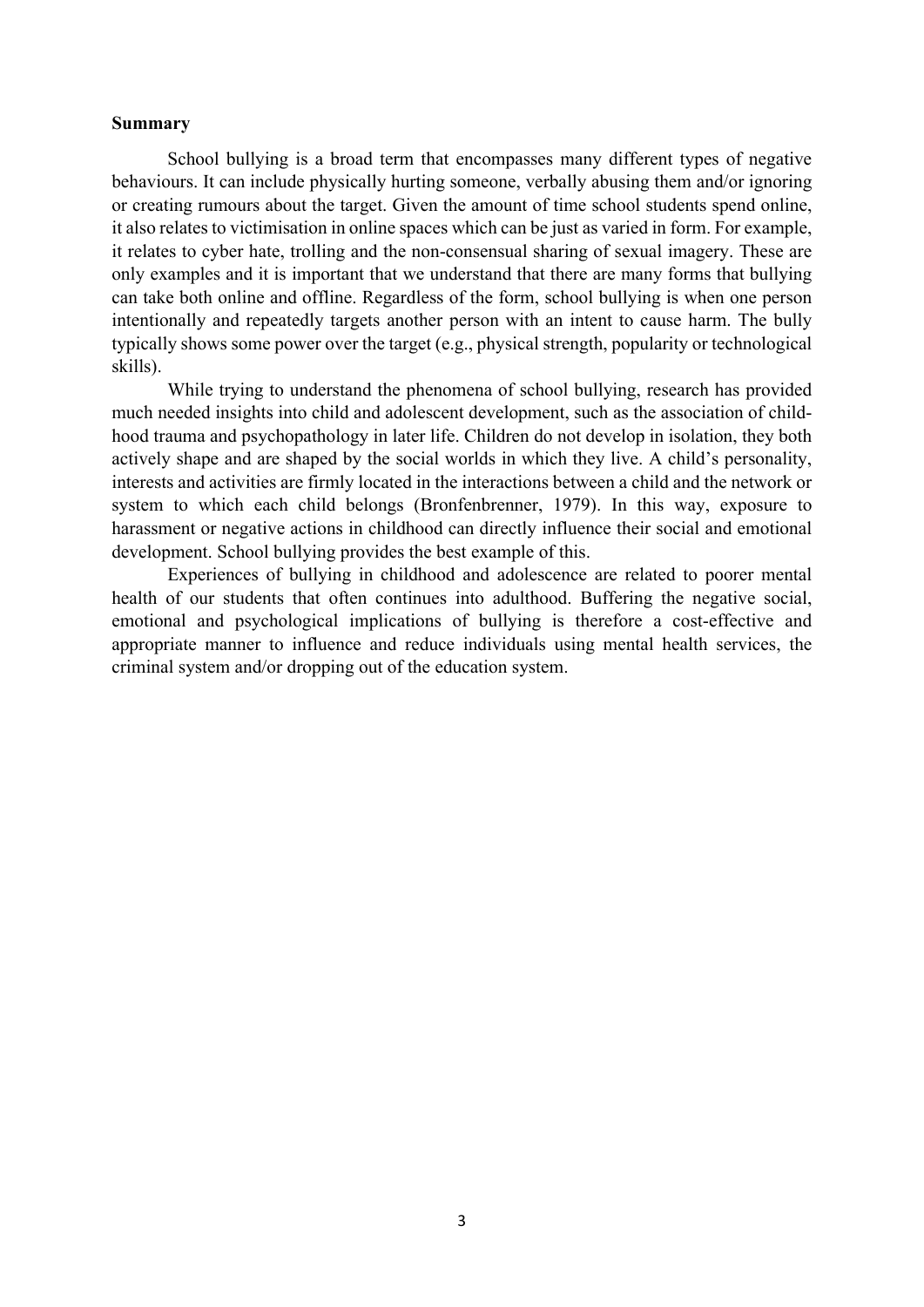#### **What is School Bullying?**

The most prevalent definition of bullying is one put forward by Olweus (1997) who defined it as when "*a student is exposed, repeatedly and over time, to negative actions on the part of one or more students*". To constitute bullying behaviour there must also be an imbalance in power between the bully and his/her target(s). Cyberbullying refers to when this negative behaviour occurs online or using technology or mobile phones (Smith et al., 2008). The core elements of intentionality, repetitiveness and power imbalance hold true for the definition of cyberbullying. However, the methods and means of causing harm vary greatly. Cyberbullying can consist of threats, verbal abuse, the non-consensual spreading of images and videos, defamation and identity threat. In addition, posting a video or an image of someone online once, but in a manner that can be shared several times, constitutes cyberbullying. The invasive nature of a cyberbullying incident in that it can happen in one's own home and the potential for a larger audience, can contribute to increased levels of shame, embarrassment, humiliation and a feeling of a lack of control for the victim. It can also make it more difficult to prove a cyberbullying incident, as the identity of the bully can be kept anonymous and there are often no witnesses to the initial posting or sharing of the photo, video or information.

It is important to note, that while we often distinguish between online and offline bullying, this does not always serve to understand the nuances of young people's lives. We know that most school students do not distinguish bullying in this manner and in many cases, students can be targeted both online and offline at the same time. As such, the term school bullying is used here to refer bullying in the broader sense that includes online and offline bullying.

#### **How prevalent is bullying?**

One extensive review of all Irish studies found that 22.4% of primary students and 11.8% of post-primary students have experienced some form of school bullying (Foody, Samara & O'Higgins Norman, 2017). This figure changes when we look at specific types of bullying and when we consider different students. For example, our research shows that girls are more likely than boys to experience sexual victimisation online and this is more often at the hands of someone their own age (Foody et al.,2020)). Some students such as gifted students (Laffan et al.,2019), students with special educational needs (Feijóo et al., 2020) and LJBTQ+ students (Earnshaw et al., 2017) are at an increased risk for being targets of school bullying (Laffan et al., 2019). Importantly, a recent study at ABC argues that contextual factors such as school culture and ethos are essential when considering bullying rates (Kuldas et al., in preparation).

### **Mental Health Implications of School Bullying**

There is no doubt that involvement in school bullying has negative consequences for the mental health of students. One review of the Irish literature found ten studies linking bullying to mental health consequences (Foody et al., 2017). Specifically, school bullying was associated with **lower self-esteem** (O'Moore & Kirkham, 2001), **lower life satisfaction** (Callaghan et al., 2015), **poorer wellbeing** (Devine & Lloyd, 2012; McGuckin, 2010) and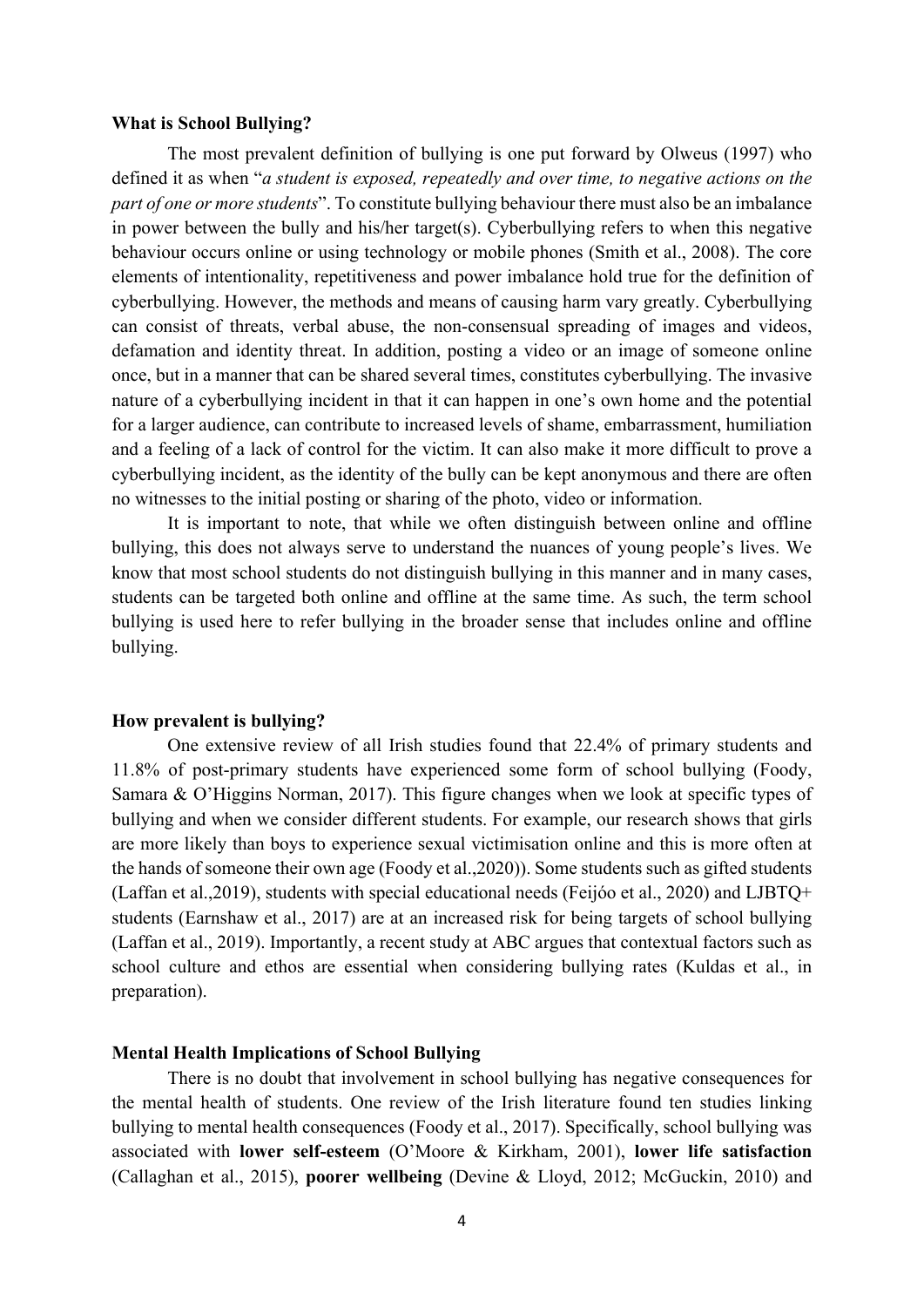**higher anxiety, depression and thoughts of self-harm** (James et al., 2003; McMahon et al., 2010). Our own research at ABC of over 2000 12-16 year olds in Irish schools found **negative mental health** implications for both victims and bullies (Foody et al., 2019). In addition, we found it is associated with **stress and loneliness** (Laffan et al., in preparation).

These are only a sample of the many studies available documenting the negative mental health consequences of school bullying on **both victims and bullies**. If we look to the international literature, we see that the effects of school bullying extend into other areas we might not yet have considered such as **drug misuse** (Ttofi et al., 2016), In addition, bullying often leads to more **violence**, increases the risk of **carrying a weapon to school** and places a higher burden on the emergency services (Ybarra et al., 2007; Waseem et al., 2013).

Overall, these outcomes demonstrate the need for school bullying to be considered high risk experiences for the immediate and the later development of mental health problems in children and young people. Indeed, appropriate early intervention could reduce the number of individuals presenting to mental health services in the future. The literature suggests that all young children and adolescents who are exposed to bullying should be considered high risk for the development of psychological problems at some stage in their life.

### **Reporting and interventions**

Principals in Ireland have been given a mandate to address bullying through the Anti-Bullying Procedures for Primary and Post-Primary Schools (2013). One study conducted at ABC investigated the extent to which Irish principals considered the impact of bullying on their students and the steps they took to respond. The results indicated that principals are well aware of the negative impact of bullying, yet only half of our sample of over 900 principals had appointed a designated person to tackle bullying in their school. In the same study, less than half of the principals had researched and identified a specific anti-bullying programme to use when dealing with bullying in their schools (Foody et al., 2018).

There are many interventions that schools can take to tackle school bullying. Programmes such as the FUSE programme at ABC are showing promising results particularly when it comes to students feeling safe in online spaces and having confidence to seek support from parents and educators. Yet, they are preventative measures and are not designed as a psychological tool to support victims of bullying. More psychological supports need to be made available to our young people to be able to support them in times of crisis.

One reason for negative mental health implications could be that many young people choose to suffer in silence and do not report the bullying. Unpublished research at the ABC found that 17.7% of victims of school bullying said they had not told anyone about the experience. For the other students who did report telling someone about it, only 8% said they told an adult at school and 2.9% said their school tutor (Foody & O'Higgins Norman, in preparation). This leaves our young people in a lonely and isolated space which can be very damaging for their mental health. Our study of principals shows that this could be a systemic problem as only 40% of principals agreed that pupils in their school could access qualified counsellors when they experienced bullying. In parallel, we know the importance of friendships in acting as a buffer to the negative effects of cyberbullying (Foody et al., 2019). There needs to be increased access to mental health supports for victims of bullying in conjunction with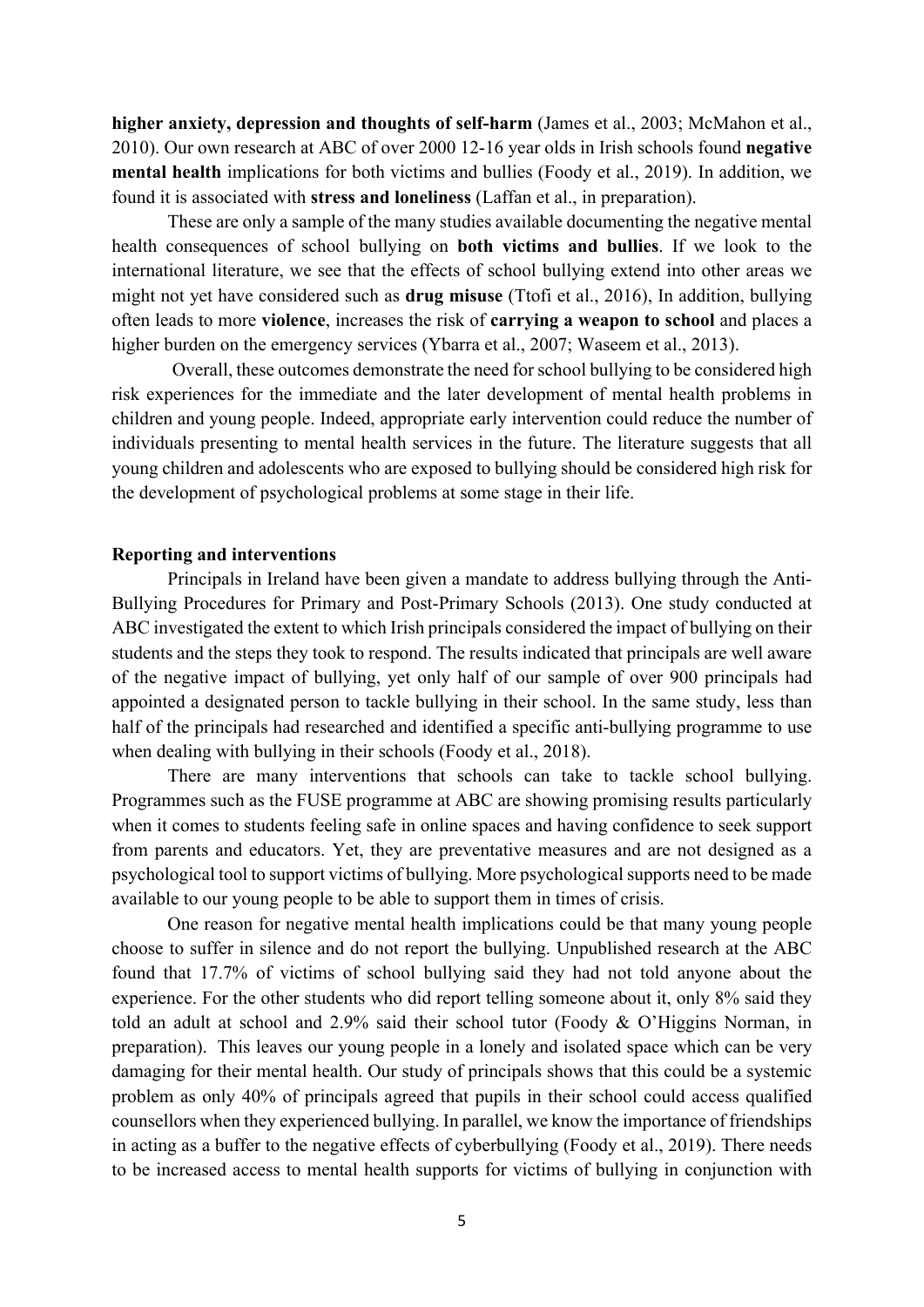awareness raising on the importance and usefulness for talking and sharing problems with friends and peers.

## **Recommendations**

UNESCO recently published new guidelines on how to tackle school violence and bullying including cyberbullying. International research suggests that successful initiatives aimed at tackling school bullying and cyberbullying are delivered as part of a whole-school approach. However, these whole-school based initiatives have been limited in their success because they have failed to recognise that the local school exists within a wider education system and community that is supported and maintained by society. Consequently, UNESCO now proposes that an effective response to bullying and cyberbullying should be described as a "whole-education approach". A whole-education approach ensures that local school initiatives recognise the importance of the interconnectedness of the school with the wider community including education, technological and societal systems, values and pressures, all of which can impact on the prevalence and type of bullying and cyberbullying that occurs in a school and how we respond to it.

With this in mind the following specific recommendations are presented for your consideration:

- We suggest that further funding should be provided to the National Anti-Bullying Research Centre to adequately investigate the impact of school bullying. There are a small number of studies investigating mental health implications of school bullying but the role of bullying in wider social issues is under-researched in Ireland. For example, there is no evidence as to how many young people who are using the Child and Mental Health Services have experienced bullying in Ireland. In addition, the rate to which school bullying contributes to wider violence in our society, inter-partner and domestic violence, homelessness, racism and/or hate crimes is not established in Ireland. This is also the case for early school leaving, truancy and drug misuse, despite international research suggesting these are key issues.
- School bullying includes online victimisation and school students are often able to use the most current and contemporary methods to hurt and bully each other. As such, having a student task force or panel of young people who can document the most recent concerns of young people will mean our interventions and approaches are relevant and up to date. ABC is working to create a children's task force to inform all of our research and supports. Such an approach could also be adopted by stakeholders such as the Department of Education.
- There needs to be increased access to mental health supports and services for young people. This relates to supports in schools such as student counsellors and services in the wider community (e.g., Child and Adolescent Mental Health Services). A community based multi-disciplinary approach to the delivery of these services is key (Downes, 2010). They should be easily and quickly accessed by young people.
- In addition to anti-bullying programmes, schools should consider other psychological strategies such as mindfulness which have positive implications for the mental health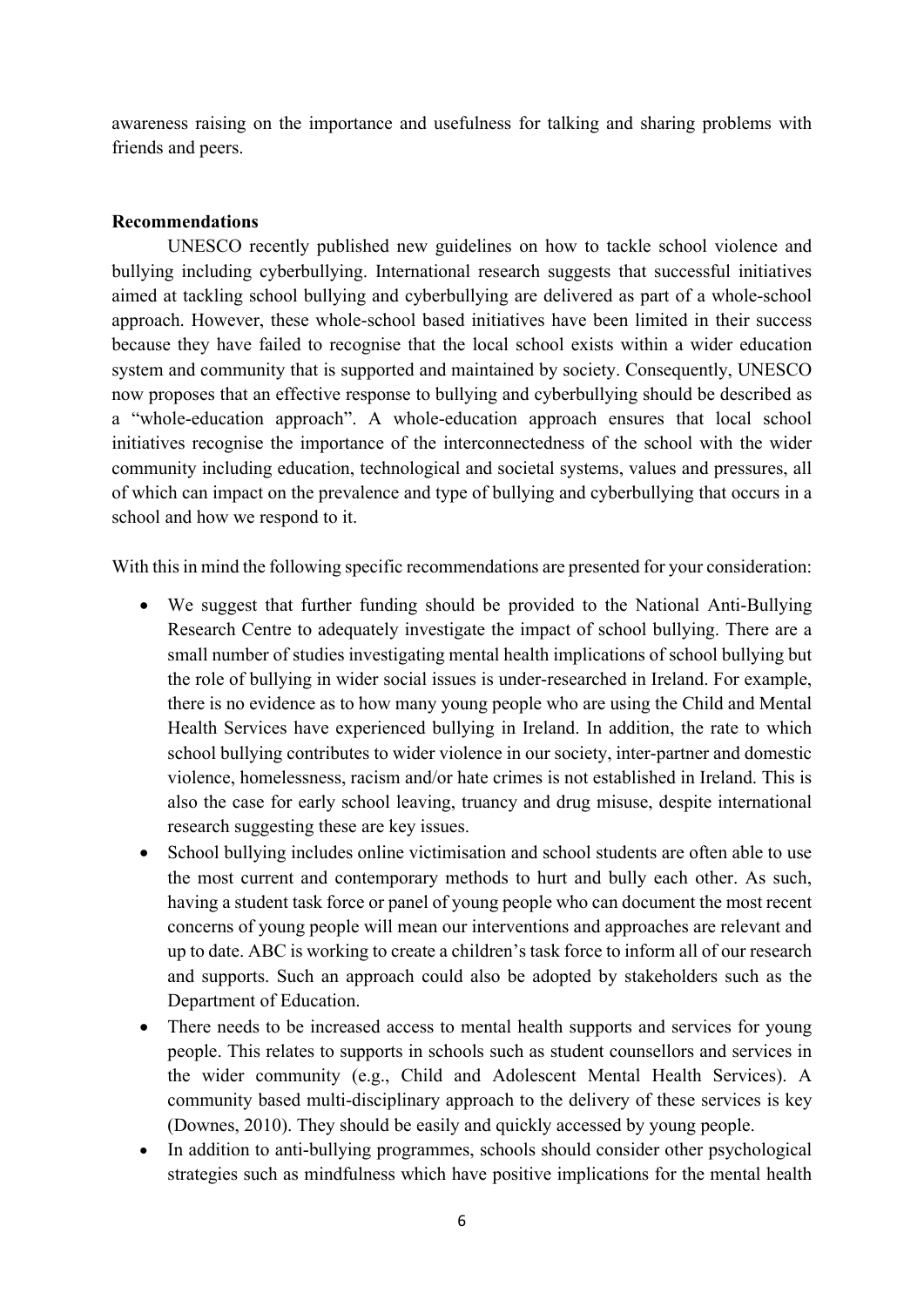of students (Foody & Samara, 2018). This fits with the agenda of the current Wellbeing Policy Statement and Framework for Practice 2018-2023 and recognises that school bullying needs to be addressed in a holistic manner outside of the standard punishment and reinforcement model sometimes adopted by schools.

- The Action Plan on Bullying (2013) is eight years old at this stage and needs to be updated. School bullying has changed rapidly in recent years due to the amount of time young people spend online. New methods for bullying (e.g., image sharing) and appropriate responses are not considered enough in the current action plan.
- The Procedures for Primary and Post-Primary Principals need to include all the forms bullying can take. The recently published UNESCO guidelines for tackling school bullying argue that the current definition of bullying falls short in documenting the range of victimisation experiences that can happen today. For example, ethnicity-based bullying is not clearly articulated nor is the impact this can have on ethnic minorities like members of the Travelling community. As suggested in the previous point, an audit or review of current practices is needed to ensure that the guidance to principals is in line with best practice.
- Teachers should be trained in determining the signs of bullying, preventative measures and appropriate interventions. This could be embedded in teacher initial teacher education programmes or there should be funding for continuous professional development.
- Encouraging and appreciating the full diversity of friendships and positive peer relationships should be considered a valued objective for schools and the wider community. Friendships are a powerful and simple tool to lower the risk of bullying and to buffer the negative effects of victimisation if it happens.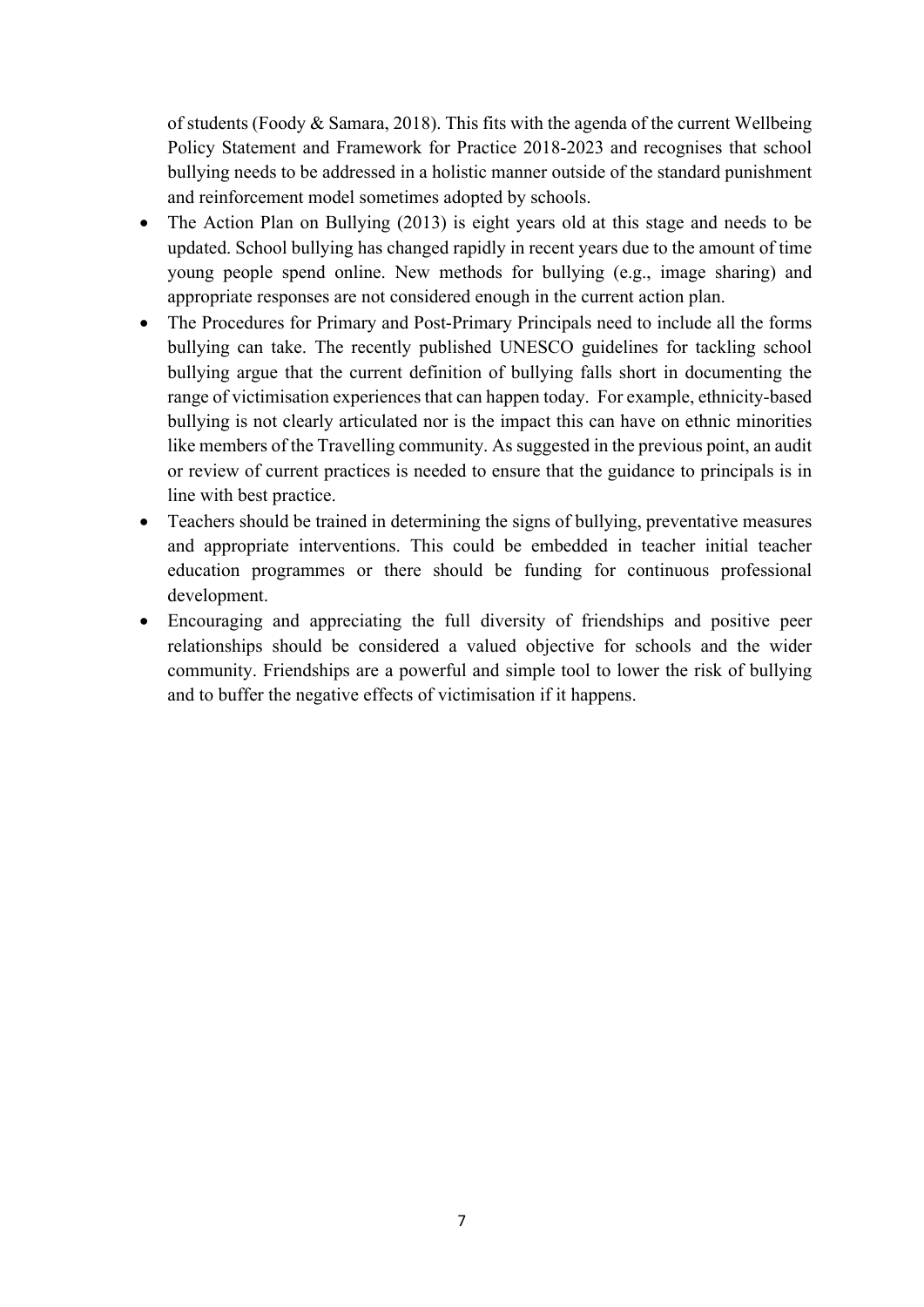## **References**

### **(These refer to materials cited in this document)**

Bronfenbrenner, U. (1979) *The ecology of human development.* Cambridge, MA: Harvard University.

Callaghan, M., Kelly, C., & Molcho, M. (2015). Exploring traditional and cyberbullying among Irish adolescents. *International Journal of Public Health, 60,* 199–206. https://doi.org/10.1007/s00038-014-0638-7

Devine, P., & Lloyd, K. (2012). Internet use and psychological well- being among 10-yearold and 11-year-old children. *Child Care in Practice, 18,* 5–22. <https://doi.org/10.1080/13575279.2011.621888>

Downes (2010). *A community Based Mutidisciplinary Psychological Support Service for the Northside Partnership Area: Building on the Familiscope, Ballyfermot Model of Early Intervention and Prevention.* Presentation available from https://www.dcu.ie/sites/default/files/edc/pdf/familiscopepresentationforrennov122010.pdf

Dyer, K., & Teggart, T. (2007). Bullying experiences of child and adolescent mental health service users: A pilot survey. *Child Care in Practice, 13,* 351–365. https://doi.org/10.1080/ 13575270701488733

Earnshaw, V.A., Reisner, S.L., Juvonen, J., Hatzbuehler, M.L., Perrotti, J. and Schuster, M.L. (2017). LGBTQ Bullying: Translating Reserch to Action in Pediatrics, *Pediatrics,* October 2017 *140(4)*

Feijóo, S., Foody, M., Pichel, R., Zamora, L., & Rial, A. (2020). Bullying and cyberbullying among students with cochlear implants. *Deaf Studies and Deaf Education.*  <https://doi.org/10.1093/deafed/enaa029>

Foody, M., Mazzone, A., Laffan, D.A., Loftsson, M., & O'Higgins Norman (2020). "It's not just sexy pics": An investigation into sexting behaviour and behavioural problems in adolescents. *Computers in Human Behavior.* <https://doi.org/10.1016/j.chb.2020.106662>

Foody, M., McGuire, L., Kuldas, S., & O'Higgins Norman, J. (2019). Friendship quality, gender and their role in cyberbullying involvement and psychological well-being. *Frontiers in Psychology* https://www.frontiersin.org/articles/10.3389/fpsyg.2019.01723/full

Foody, M., Murphy, H., Downes, P., & O'Higgins Norman, J. (2018). Anti-Bullying Procedures for Schools in Ireland: Principals Responses and Perceptions. *Journal of Pastoral Care in Education. https://core.ac.uk/download/pdf/350016931.pdf*

Foody, M., & O'Higgins Norman (in preparation). School bullying: Who tells and reports?

Foody, M., & Samara, M. (2018). Considering mindfulness techniques in school-based antibullying programmes. *Journal of New Approaches in Educational Research,* 7(1), 3-9. DOI*:*  10.7821/naer.2018.1.253